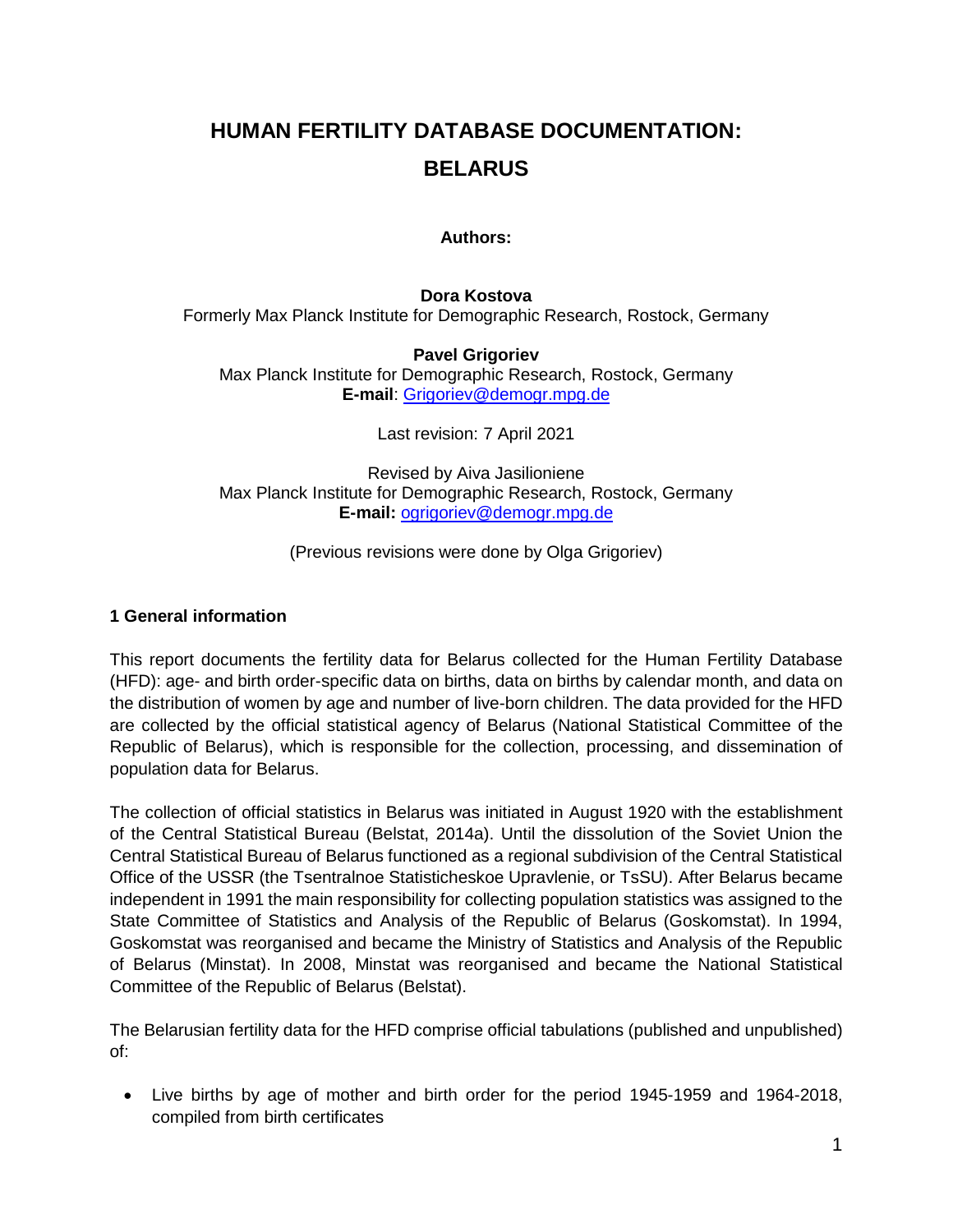- Live births by calendar month (1945-1959, 1964-1990, and 1997-2016)
- Distribution of women by age and number of live-born children from the 1989, 1999, and 2009 population censuses.

Detailed information about the data used in the HFD calculations is provided in Appendix 1.

# *1.1 Data collection*

Birth data by age of the mother and biological birth order, as well as monthly birth data for the period after 1997, were provided by Belstat. The respective data for the period 1974-1990 were collected at the Russian State Archive of the Economy in Moscow. Birth counts for the period 1945-1973 were collected at the Central Archive in Minsk.

Birth data for the period 1960-1963 are missing. It was not possible to locate these data at any of the three institutions mentioned above. Therefore, in the HFD calculations only data for the period 1964-2014 have been used.

Data from the 1989 population census were collected at the Russian State Archive of the Economy. The 1999 and the 2009 population census results were obtained from the official publications of Minstat and of Belstat.

Birth counts by month ceased being produced after 2016.

# *1.2 Territorial coverage*

There were no territorial changes in Belarus between 1964 and 2018, the period for which Belarusian data are available in the HFD.

# **2 Birth Count Data**

### *2.1 Coverage and completeness*

Data on live births are compiled from the birth certificates and cover all births to permanent residents of Belarus, irrespective of the location (i.e., the country) the birth took place. Births are published by the year in which they occurred. The official statistics do not include vital events of Belarusian citizens who live abroad permanently (Minstat 2007).

The national law requires that all births are registered within three months of the date of birth. Registration is based on the medical certificate of birth issued by a medical institution and the statement of birth made by the parents. Births can be registered at the place of birth or at the parents' place of permanent residence. Upon registration, two duplicates of the birth certificate are issued by the local (district) civil registration office: one for the parents and the other for the district statistical bureau. The birth is then recorded and counted in accordance with the established procedures.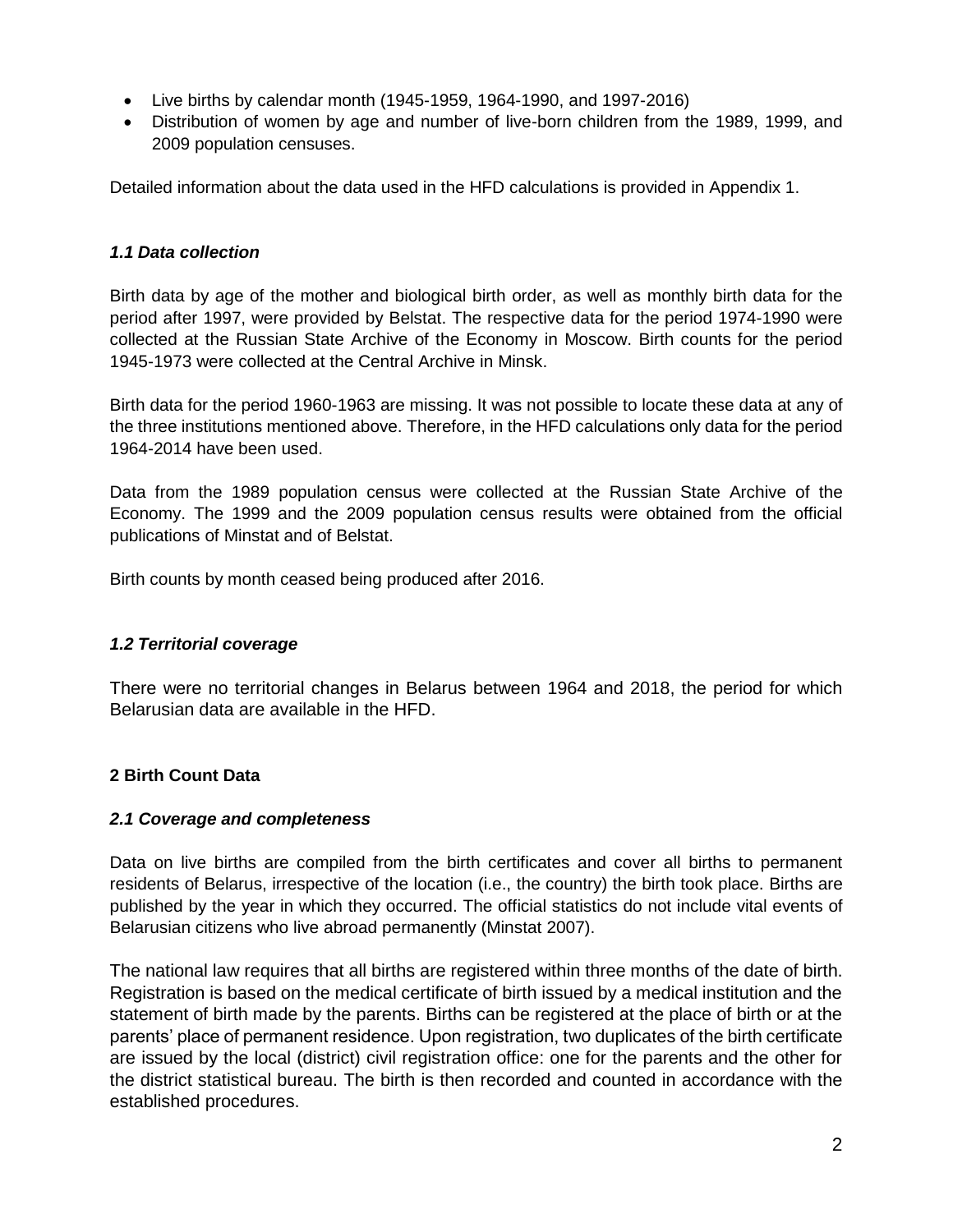The completeness of birth registration in Belarus has depended primarily on the parents' willingness to register the births of their children. As there are potentially adverse financial and legal consequences for the failure to register a birth, we assume that the registration of births in the period 1964-2018 is reasonably complete.

The following types of data on births were collected for the HFD:

- Live births by age of the mother and birth order (1945-1959 and 1964-2018);
- Live births by month (1945-1959, 1964-1990, and 1997-2016).

Data on births by age of the mother for the periods 1964-1977 and 1991-1996, as well as for the year 1986, are provided by five-year age groups. For the years 1985 and 1991-1996 the birth counts for the youngest age group were aggregated in a broader age group ≤19. Because current HFD methodology (see the Methods Protocol, section 4) does not produce a plausible redistribution of the birth counts by single ages for such a broad age group, the original data were first split into the narrower age groups<sup>1</sup> ≤15 and 16-19 using the method described in Appendix 2.

Data by calendar year and month for the period 1945-1959 revealed that there was an unrealistically small number of births in the last three months of each calendar year (particularly in December), which was compensated for by an unrealistically large number of births in the first three months of the following year (particularly in January). Such a skewed distribution of births within a calendar year is an indication of data registration problems in that period; for this reason, the monthly data for the period 1945-1959 were not used in the calculations.

# **3 Population Count Data**

### *3.1 Population count data by age*

Data on the female population by single year of age are taken from the Human Mortality Database (HMD). Before the first post-war population census of 1959 there had been no continuous and reliable collection of population data; thus, the HMD provides data on female population exposure for the period since 1959 only. However, because the quality of the population estimates before the 1970s is questionable, for the computation of parity-specific fertility tables we use only the population estimates and the birth data since 1970 (Grigoriev 2013).

# *3.2 Population count data by age/cohort and parity*

The enumeration of the population in the territory of Belarus dates back to the  $17<sup>th</sup>$  century, when the Belarusian statistics were incorporated into the statistical system of the Russian Empire. Ten population counts took place between 1719 and 1859 (Shakhotko 2009). However, these "population revisions" were not real censuses. The first population census in the territory of Belarus (as a part of the Russian Empire) was conducted in 1897. This census became the first official

l <sup>1</sup> The age intervals ≤15 and 16-19 were selected to ensure consistency with the age categorisation of the data in the periods before and after the periods with less detailed data.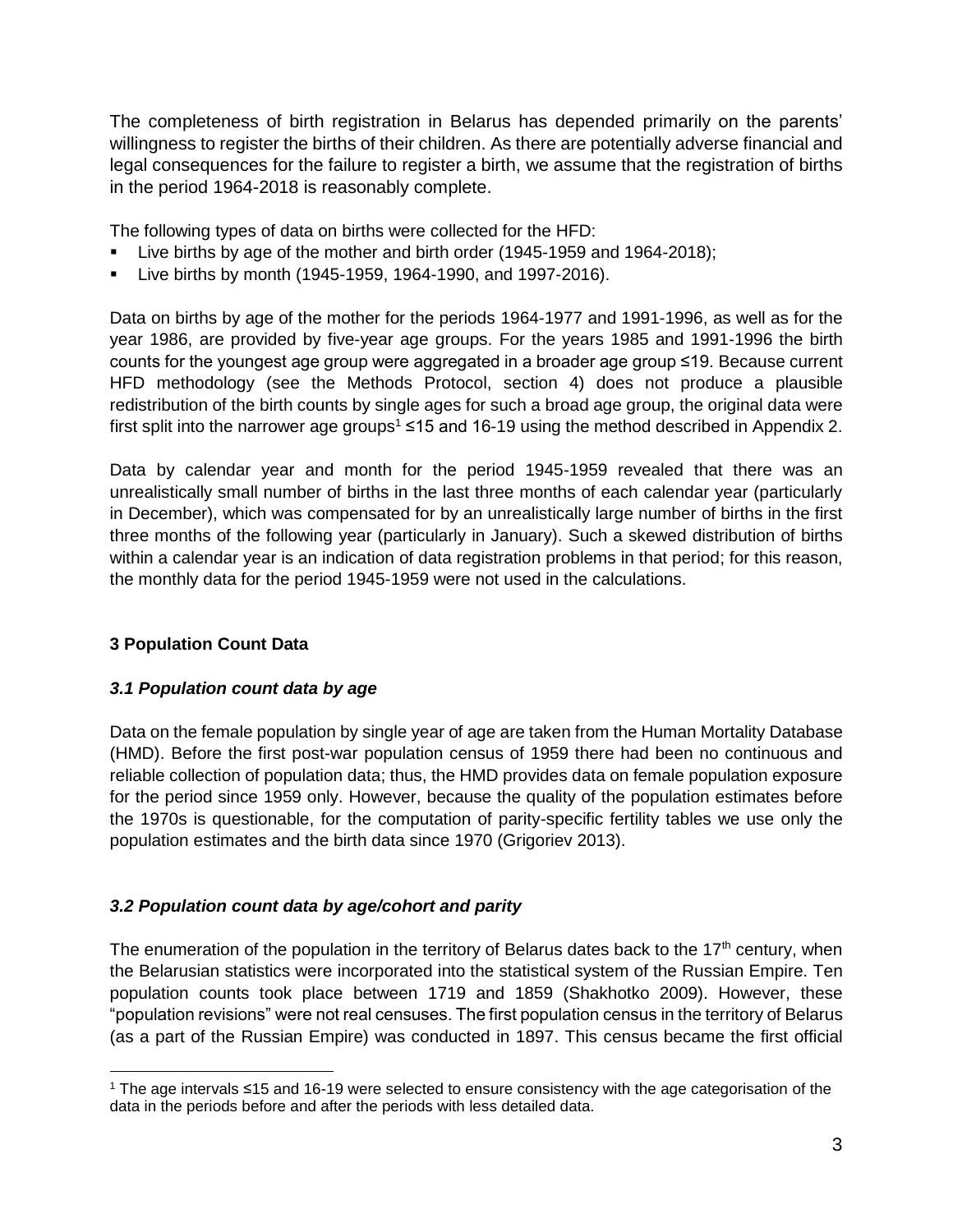data source for scientific analyses and publications. During the period of Soviet rule (1922-1991) a population census was conducted roughly once every decade (except during World War II). In seven censuses (1920<sup>2</sup>, 1926, 1939, 1959, 1970, 1979, and 1989) the population of Belarus was covered as a Belarusian republic of the USSR (BSSR). Unlike in many other countries of the former USSR, the practice of retaining a 10-year interval between censuses continued after Belarus had declared its independence in August 1991. Two censuses have been conducted since then: one in 1999 and the second in 2009.

The question concerning the number of children ever born was introduced in the 1979 population census, and has been part of the census programme ever since. However, data from the 1979 census could not be collected from either the Central Archive in Minsk or the Russian State Archive of the Economy in Moscow. For the HFD, data on the distribution of women by age and number of live-born children were obtained from the 1989, 1999, and 2009 population censuses.

According to the 1989 census programme, the question of the number of live-born children was part of a fertility survey that covered a 25% sample of households, and was posed to all women aged 15 and over in the household. The distribution of women by age and parity obtained was generalised by the census organisers for the entire female population of Belarus. In the 1999 and the 2009 censuses, the question regarding the number of live-born children was posed to all women aged 15 and over (Belstat 2014b).

The 1989 population census is referred to as the "Golden Census"; i.e., the data on age-parity distribution of women are used for estimating the initial parity weights *wi(x)* that are in turn used for the calculation of the period fertility tables (for more details on the construction of period fertility tables in the HFD, see the Methods Protocol, section 8.1.2).

# **4 Specific details**

# *4.1 Definitions*

# *Definition of a live birth*

Until 1993, Belarus adhered to the definition of a live birth used in the Soviet Union. According to this definition, infants born before 28 weeks of gestation and weighing less than 1000 grams or measuring less than 35 centimetres were not counted as live births if they died before completing the first seven days of life. Such a restrictive rule led to the underestimation of births and population at age zero, as well as the underestimation of neonatal and infant mortality (Grigoriev 2013, Grigoriev et al. 2012).

In 1994, Belarus started using a new definition of live birth that is closer to the WHO definition. According to this new standard, live births are defined as products of conception when: i) the birth weight is greater than 500 grams, the length is 25 centimetres or more, or the duration of gestation is at least 22 weeks; and ii) the new-born breathes or shows any other evidence of life. Notably,

l <sup>2</sup> The 1920 census took place during the Russian Civil War, which ended with the foundation of the Soviet Union in 1922.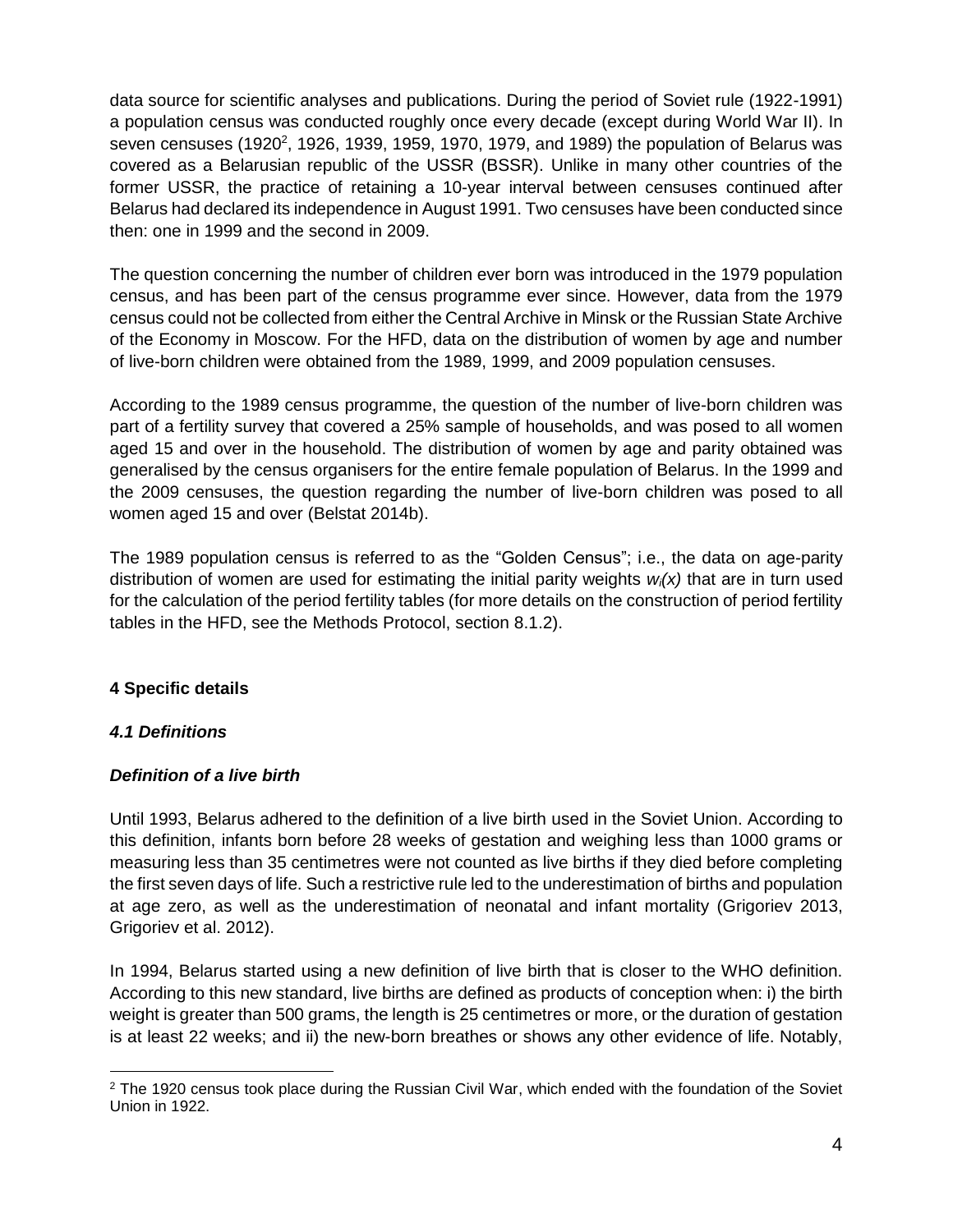this definition excludes some live births as defined by the WHO (i.e., new-borns who exhibited signs of life, but weighed less than 500 grams, measured less than 25 centimetres, and whose period of gestation was less than 22 weeks). The change in the definition resulted in a 20% increase in early neonatal mortality in Belarus (Grigoriev et al. 2012). However, from a fertility analysis perspective the under-statement of births and of neonatal and infant mortality in Belarus is relatively unimportant.

# *Definition of age*

During the entire period of 1945–2018 age of the mother was recorded as age in completed years (ACY). According to the standards used in Belarusian population statistics, women are assigned to the reproductive age group at ages 15 to 49. However, birth records are usually also provided for females under age 15 and over age 49.

# *Definition of birth order*

Birth order is defined by the total number of previous live-born children of a woman. In cases of multiple deliveries, each child is assigned a separate birth order.

# *4.2 Data Quality Issues*

# **Warning: Due to quality problems in the population estimates, the data prior to 1970 should be used with extra caution.**

For the computation of parity-specific fertility tables we use population estimates and birth data since 1970 only. We chose to avoid using data prior to this year because the Belarusian population estimates before the 1970s are less reliable (Grigoriev 2013), and are thus not of sufficient quality for the computation of parity-specific fertility tables.

### *Cohort childlessness*

Special attention must be paid to the very low levels of childlessness estimated in the HFD for the cohorts born in 1955-1962. As these levels of childlessness are close to the level generally associated with primary infertility, it is possible that data problems led to the underestimation of childlessness in these cohorts.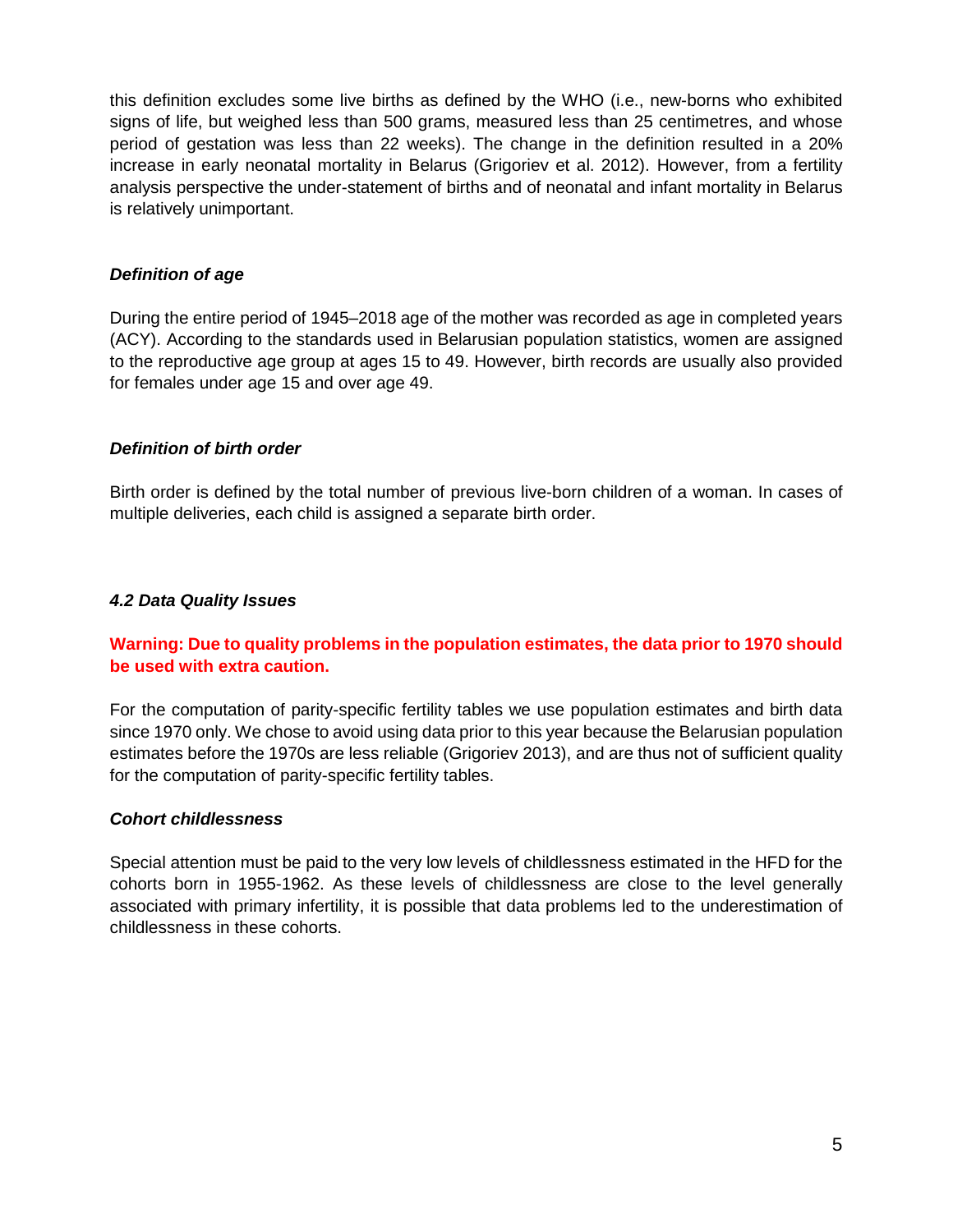

**Figure 1**: Cohort childlessness at age 40, Belarus, birth cohorts 1949-1972

*Source*: HFD, authors' own estimates

l

**The very low values of estimated ultimate childlessness are as follows:** cohort 1955: 4.8%; cohort 1956: 4.9%; cohort 1957: 4.5%; cohort 1958: 3.0%; cohort 1959: 3.5%; cohort 1960: 3.6%; cohort 1961: 3.7%; and cohort 1962: 4.5%.

Similar levels of cohort childlessness in the respective cohorts are observed in Estonia, Lithuania, Russia, and Ukraine [\(www.humanfertility.org\)](http://www.humanfertility.org/). It appears that several factors contributed to the estimation of such low values in many of the former Soviet republics. Previous investigations have suggested that the unrealistically low levels of childlessness estimated for the 1958-1962 cohorts are attributable to a combination of real fertility behaviour and limited data quality for the period before 1989 (e.g., Jasilioniene et al. 2011 for Lithuania, and Aksionova et al. 2013 for Ukraine). The level of childlessness might also be reduced by modifications made to the input data in the HFD (e.g., splitting five-year age groups<sup>3</sup> into one-year age groups may cause irregularities in the estimated period and the cohort fertility data specified by single years of ages).

In addition, Grigoriev (2013) reported that the Belarusian population data for the period 1959-1970 have the same problems as the data for other former Soviet republics. Data quality issues, such as age-heaping or inconsistent fluctuations in the age distribution of female population counts, repeatedly affect particular cohort lines. As a result, some data quality limitations accumulate in the cohort summary indicators.

In light of these problems, we advise users to bear in mind that the HFD cohort fertility indicators should be treated as statistical models that may not fully correspond to the fertility behaviour of real cohorts.

<sup>3</sup> Data on births by birth order for the periods 1964-1977 and 1991-1996 are available by five-year age groups only.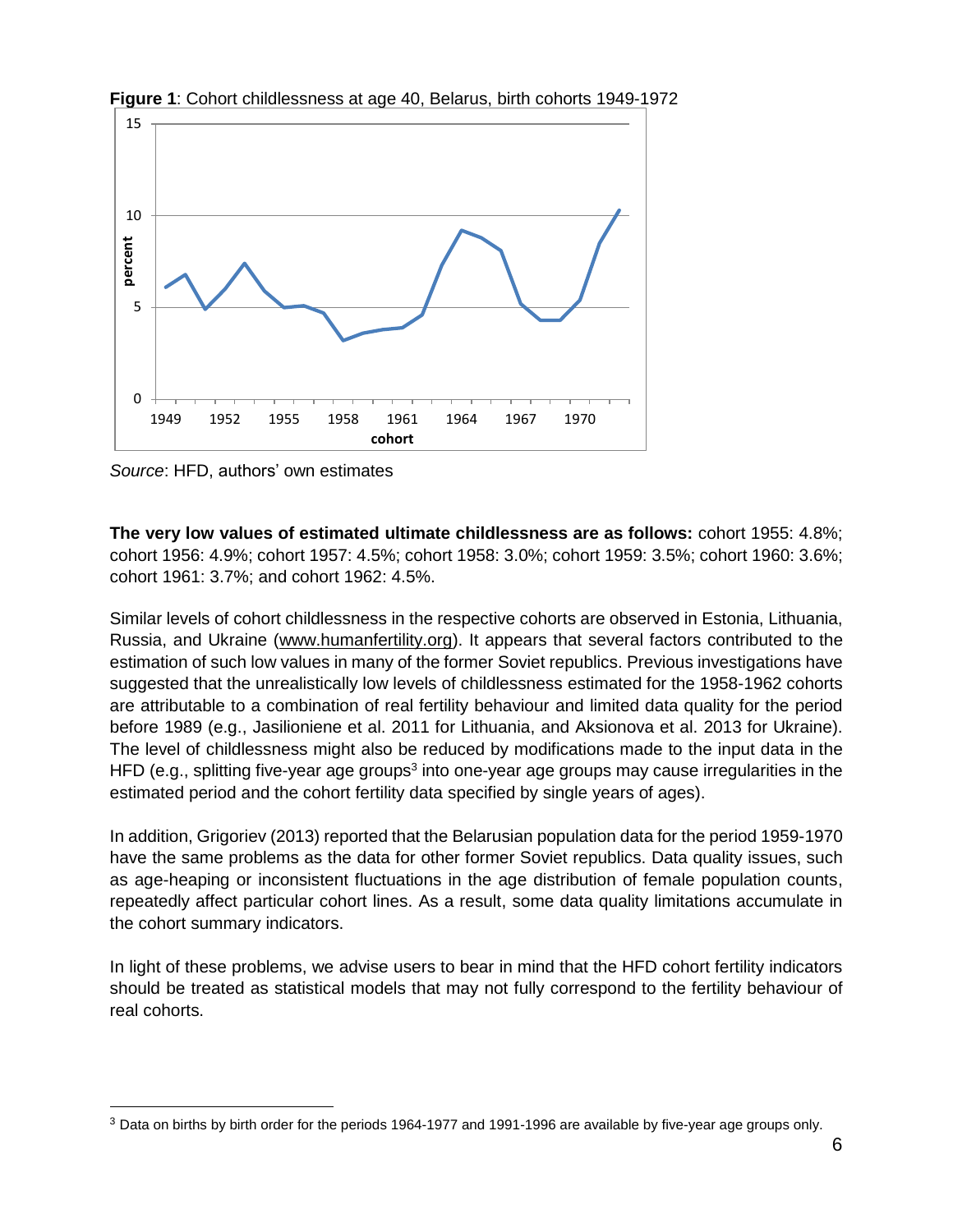## *4.3 Revision history*

#### **Changes with the March 2016 revision:**

New data for 2013-2014 were added. Compared to the data release of 3 March 2014, there are some changes in the live birth estimates at older ages (mainly at ages 50 and above) in the period 1998-2001. These changes resulted from the use of more detailed input data for these ages: the age group 50-54 was replaced by single-year ages. Because of the use of more detailed input data (the age category ≤15 was replaced by the age groups ≤14 and 15), the current update also includes some changes at young ages in the years 2000-2012.

#### **Changes with the April 2018 revision:**

New data for 2015-2016 were added.

### **Changes with the April 2021 revision:**

New data for 2017-2018 were added.

### **Acknowledgements**

We are grateful to the National Statistical Committee of the Republic of Belarus for providing us with the data. We would like to thank Tatyana Kharkova for her assistance in obtaining data from the Central Economic Archive in Moscow. Special thanks go to Olga Grigoriev for helping us collect the data from the Central Archive in Minsk.

For language editing we are grateful to Miriam Hils.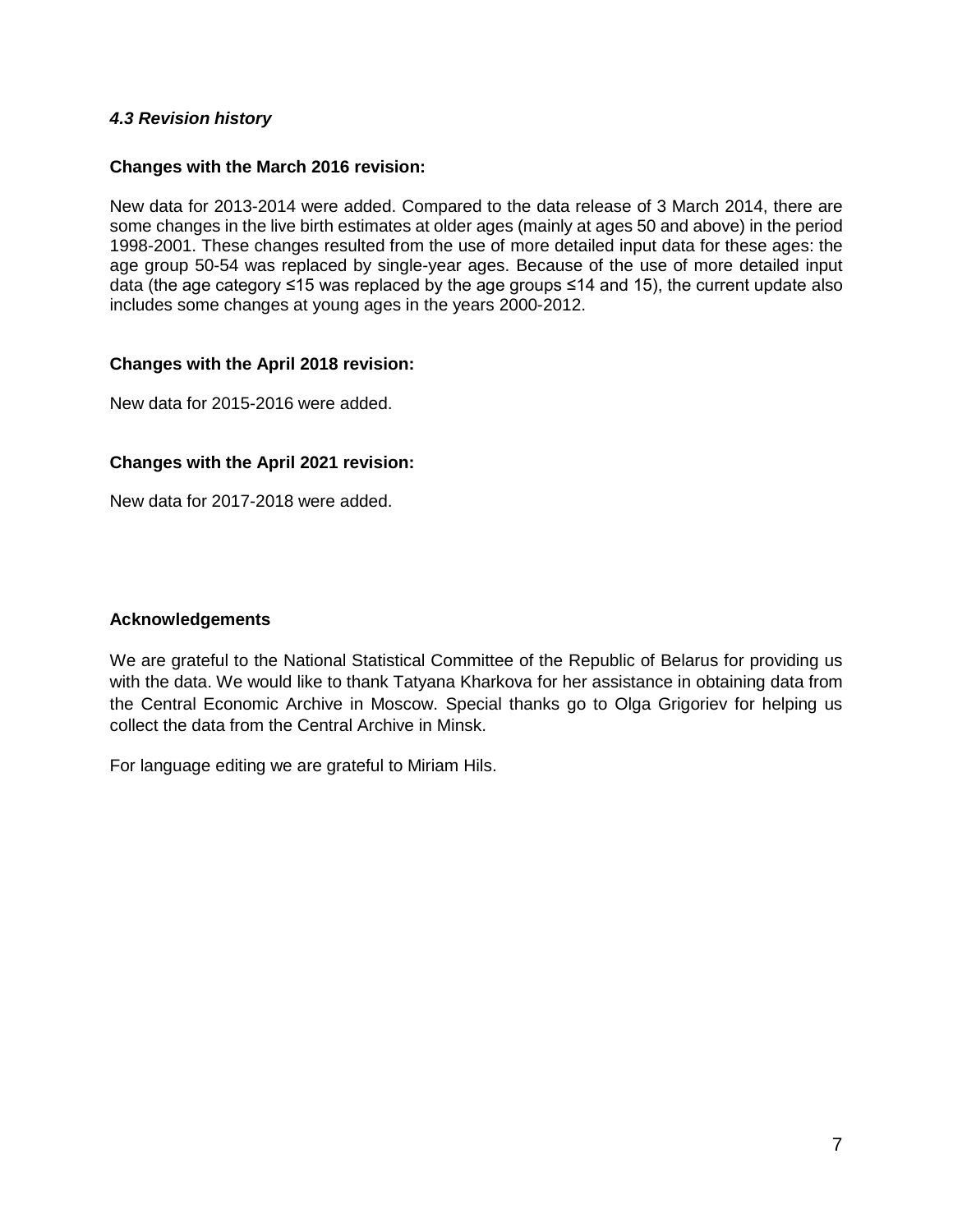### **References**

- Aksyonova S. and D. Kostova (2013). Human Fertility Database Documentation: Ukraine, last revised on 19 October 2013. [http://www.humanfertility.org/Docs/UKR/UKRcom.pdf](http://www.humanfertility.org/Docs/LTU/LTUcom.pdf)
- Belstat (2014a). The History of Statistics. Retrieved on 24 March 2014 at [http://belstat.gov.by](http://belstat.gov.by/)
- Belstat (2014b). Population censuses . Retrieved on 26 March 2014 at [http://belstat.gov.by](http://belstat.gov.by/)
- Grigoriev P. (2013). About Mortality Data for Belarus. HMD Background and Documentation, last revised on 29 October 2013.<http://www.mortality.org/hmd/BLR/InputDB/BLRcom.pdf>
- Grigoriev, P., F. Meslé, and J. Vallin (2012). Reconstruction of continuous time series of mortality by cause of death in Belarus, 1965–2010. MPIDR Working paper WP-2012-023
- Jasilioniene, A., D.A. Jdanov, T. Sobotka, E.M. Andreev, K. Zeman and V.M. Shkolnikov, J.R. Goldstein, D. Philipov, and G. Rodriguez (2012). Methods Protocol for the Human Fertility Database. Rostock, MPIDR, 51 p. [http://www.humanfertility.org/Docs/methods.pdf](http://www-t.humanfertility.org/Docs/LTU/LTUcom.pdf)
- Jasilioniene, A., V. Stankuniene, and D. Jasilionis (2014). Human Fertility Database Documentation: Lithuania, last revised on 6 March 2014. <http://www.humanfertility.org/Docs/LTU/LTUcom.pdf>
- Minstat (2007). Refining the methodology of demographic statistics accounting for recent development of Belarus and international standards [in Russian]. Minsk: Research institute of statistics. [Internal report]
- Shakhotko L. (2009). *Models of demographic behavior in the Republic of Belarus*. Monograph [in Russian]. National academy of science, Institute of economics. Minsk: Belarusian science.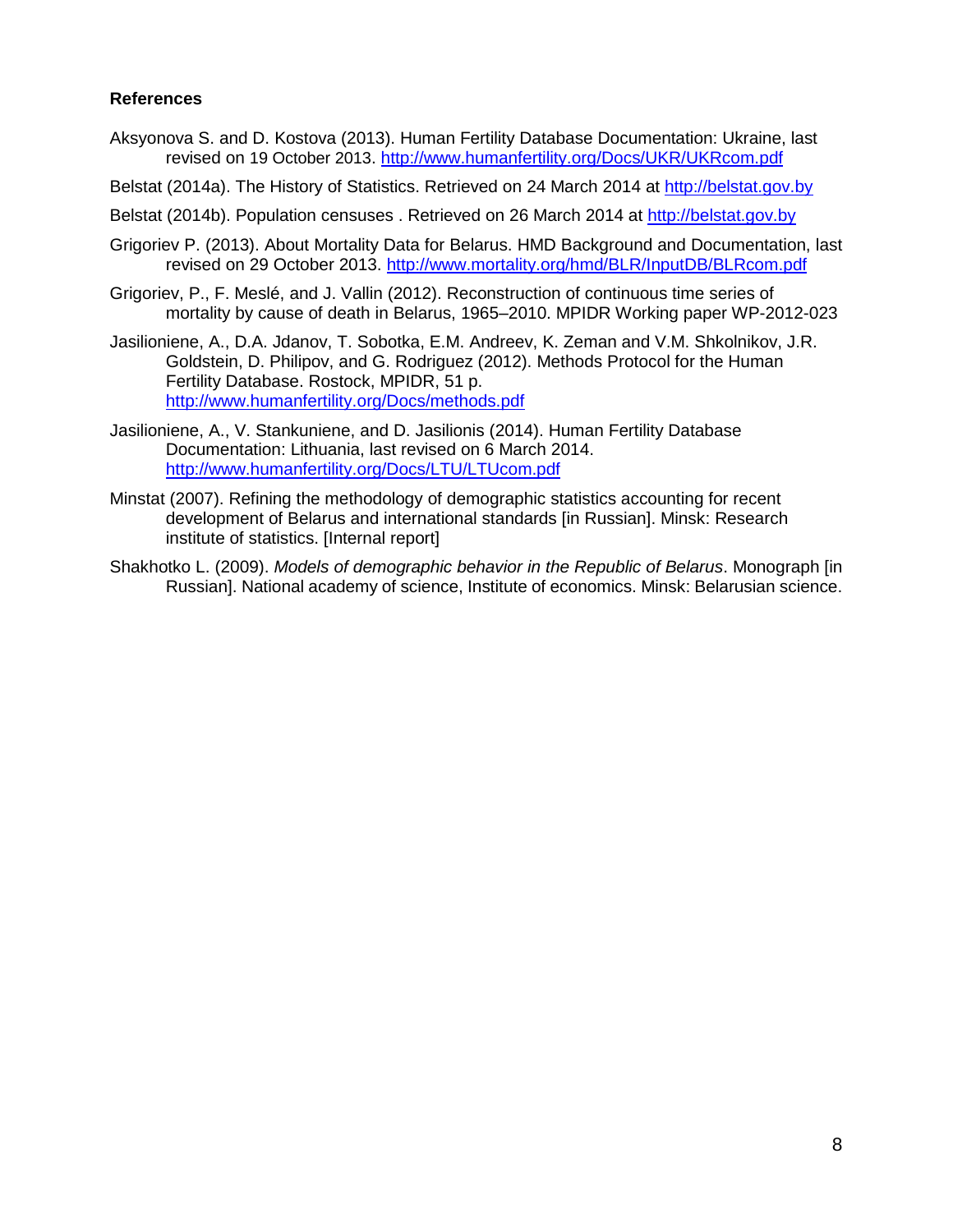# **APPENDIX 1 INPUT DATA USED FOR HFD CALCULATIONS**

#### **BIRTHS**

| Period                 | Type of data                                                                        | Age scale                                                       | Birth order       | RefCode(s)               |
|------------------------|-------------------------------------------------------------------------------------|-----------------------------------------------------------------|-------------------|--------------------------|
| 1964-1977              | Annual number of live births by<br>age of mother (Lexis squares)                    | ≤15, 16, 17, , 50-54, 55+,<br>unknown                           |                   | 3, 4                     |
| 1964-1977              | Annual number of live births by<br>age of mother and birth order<br>(Lexis squares) | ≤15, 16-19, 20-24, , 50-<br>54, 55+, unknown                    | 1-11+, unknown    | 3, 4                     |
| 1978-1985              | Annual number of live births by<br>age of mother and birth order<br>(Lexis squares) | ≤15, 16, 17,, 50-54, 55+,<br>unknown                            | $1-11+$ , unknown | 5                        |
| 1986                   | Annual number of live births by<br>age of mother and birth order<br>(Lexis squares) | ≤15 <sup>1</sup> ,16-19 <sup>1</sup> , 20-24, , 50+,<br>unknown | 1-10+, unknown    | 14                       |
| 1987-1990              | Annual number of live births by<br>age of mother and birth order<br>(Lexis squares) | ≤15, 16, 17,, 50-54, 55+,<br>unknown                            | $1-11+$ , unknown | 5,6                      |
| 1991-1996              | Annual number of live births by<br>age of mother and birth order<br>(Lexis squares) | ≤15 <sup>1</sup> ,16-19 <sup>1</sup> , 20-24, , 49,<br>unknown  | 1-6+, unknown     | $\overline{7}$           |
| 1997-1999              | Annual number of live births by<br>age of mother and birth order<br>(Lexis squares) | ≤15, 16, 17,, 54, 55+,<br>unknown                               | 1-11+, unknown    | 8                        |
| 2000-2013              | Annual number of live births by<br>age of mother and birth order<br>(Lexis squares) | ≤14, 15, 16,, 54, 55+,<br>unknown                               | $1-11+$ , unknown | 8, 16                    |
| 2014-2018              | Annual number of live births by<br>age of mother and birth order<br>(Lexis squares) | ≤13, 14, 15,, 54, 55+,<br>unknown                               | 1-11+, unknown    | 17, 20, 22               |
| 1964-1990<br>1997-2016 | Annual number of live births by<br>month                                            | total                                                           | total             | 9, 10, 11, 18,<br>19, 20 |

<sup>1</sup> Original data were provided in a broader age group ≤19. The method for splitting original data into narrower age groups ≤15 and 16-19 is described in Appendix 2.

#### **FEMALE POPULATION: Distribution by age and parity**

| <b>Period</b>           | Type of data                               | Age range                                                         | Year of<br>birth, range | Parity                             | RefCode(s)      | <b>Notes</b>    |
|-------------------------|--------------------------------------------|-------------------------------------------------------------------|-------------------------|------------------------------------|-----------------|-----------------|
| 12.01.1989 <sup>2</sup> | Number of<br>women by<br>age and<br>parity | $15, 16, \ldots, 54,$<br>55-59, 60-64,<br>$65-69, 70+$<br>unknown |                         | $0, 1, \ldots, 9, 10+,$<br>unknown | 12 <sup>2</sup> | "Golden census" |
| 16.01.1999              | Number of<br>women by<br>age and<br>parity | $15,,69,70+,$<br>unknown                                          |                         | $0, 1, \ldots, 9, 10+,$<br>unknown | 13              |                 |
| 14.10.2009              | Number of<br>women by<br>age and<br>parity | $15, \ldots, 59, 60+,$<br>unknown                                 |                         | $0, 1, \ldots, 28, 29,$<br>unknown | 15              |                 |

 $2$  The question about the number of children ever born was posed to only a 25% sample of households in the census. The obtained distribution of women by age and parity was applied to the entire female population of Belarus.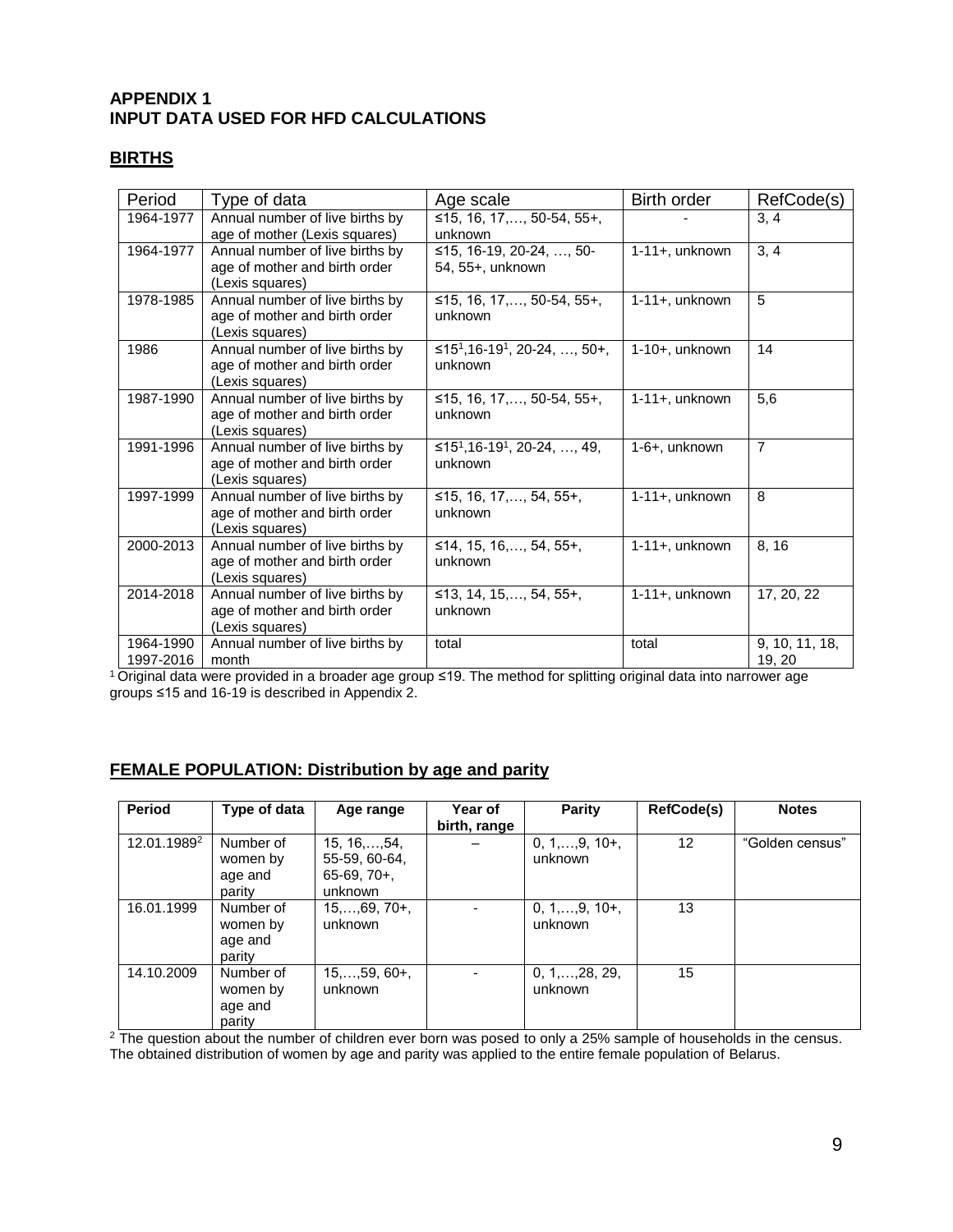# **FEMALE POPULATION: Exposure by age and year of birth**

Female exposure population by calendar year, age, and year of birth (Lexis triangles) is estimated using data on population size and deaths from the Human Mortality Database, which is available at [http://www.mortality.org](http://www.mortality.org/) or [http://www.humanmortality.de.](http://www.humanmortality.de/)